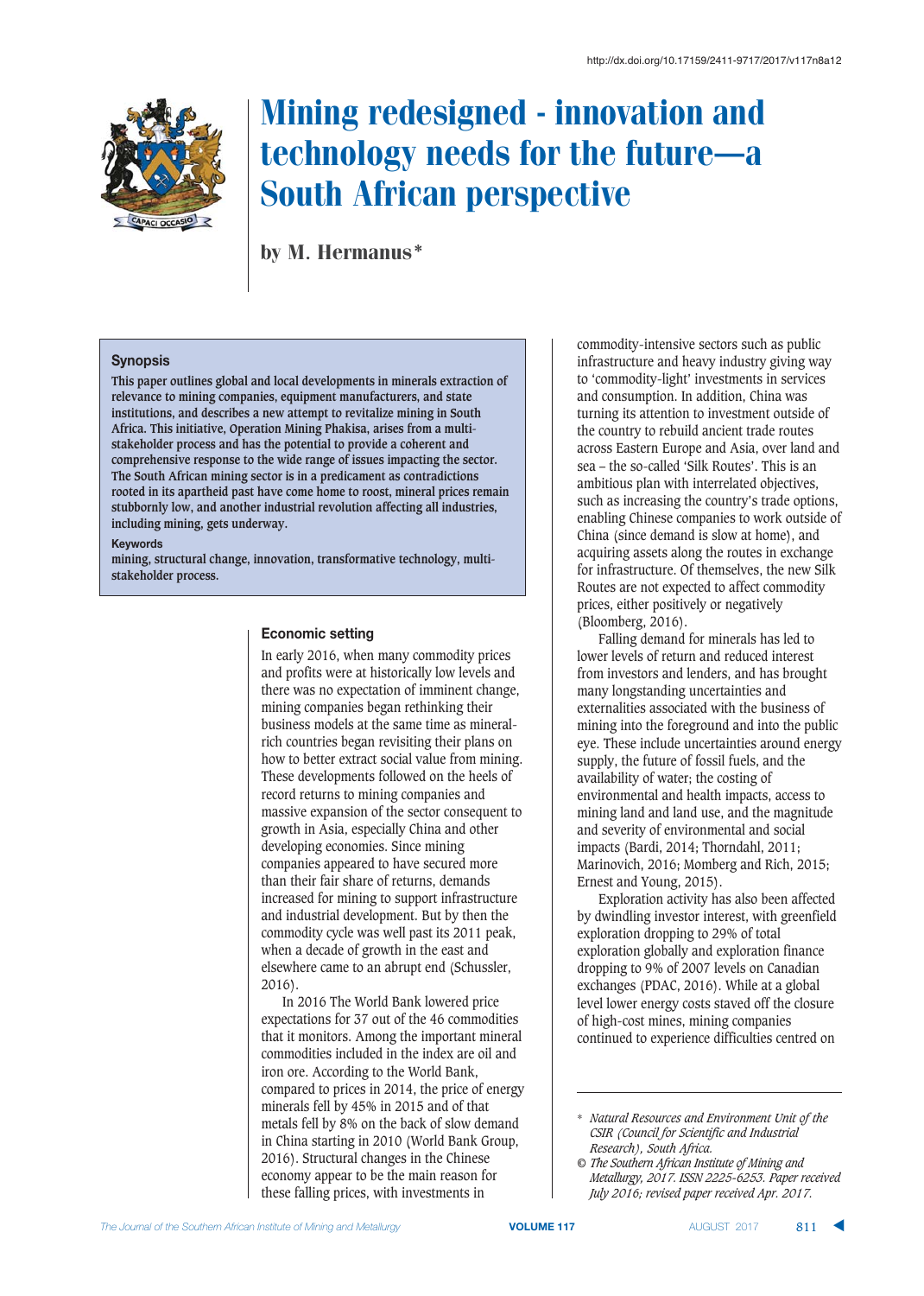the viability of current mining methods and the (high) full costs of mining operations. While 'lean and low-cost' is the desired state for many operators, there are limits to the adjustments that can be made by mining companies. In most countries minerals are national assets and mining companies are expected to contribute to economic and social development, over and above the usual benefits associated with extraction and the payment of royalties. In developing countries this includes the contribution which mining can make to industrial and social development.

Against the backdrop of global developments and trends, this paper reflects on how these issues and the attendant tensions are playing out in South Africa. A recent report by the Prospectors and Developers Association of Canada (PDAC *et al*., 2015, p. 1) was forthright about the future of mining, stating bluntly that 'innovation is the key to mining survival'. This is a theme that features strongly in the deliberations which are underway in South Africa about the shape and future of gold and platinum mining in particular.

#### **Why is innovation considered a necessity for mining?**

Mining companies typically adjust to lower demand and prices by delaying expenditure, cutting operational costs, and reducing output. In an environment of structural change, mining companies are at the same time challenged to assess and adjust their operations in fundamental ways.

The necessity of innovation in mining has become a refrain across the globe. Deloitte and Ernst and Young (Deloitte Touche Tohmatsu Ltd., 2015, pp. 1-3; Ernst and Young, 2015, pp. 2-3) argued in recent reports that innovation by mining companies would be an appropriate response to low commodity prices, and would better position them to weather the prolonged downturn that is expected to follow the supercycle. Both the Prospectors and Developers Association of Canada (PDAC) and Deloitte observed that while most mining companies agreed on the need to innovate, and while many were engaged in some form of innovation, innovation programmes were generally neither strategic, consistent, nor systematic. While some programmes took in novel ways to raise productivity, for example through automation, enhanced drilling or rock-breaking systems, integrated real-time data, and savings on energy costs, most were focused on optimizing existing systems.

Surprisingly, major mining companies were found on the whole to be less competent innovators than junior miners or service and supply companies (PDAC *et al*., 2015, pp. 2, 10- 11; Deloitte *et al*., 2016, pp. 8-13). In overview, innovation efforts were largely directed towards 'better, cheaper extraction' with smaller investments going towards innovations which are new and which bring either incremental or transformational change (PDAC *et al*., p. 8). Yet mining companies also acknowledged that step change was required for growth and efficiency, and that more sustainable methods of generating value were required (PDAC *et al*., 2015, p. 10).

Nonetheless, even under normal conditions levels of mining are not easily lowered as companies are inclined to continue to mine in order to maintain cash flow or employment levels (particularly when required to do so), to avoid penalties for reduced port or rail usage such as in

Australia, and to stave off mine closure costs. To improve their prospects, mining companies have been advised to stay close to investment initiatives in China to benefit from potential infrastructure rollouts, to develop new strategies to reduce debt and raise finance, and to anticipate that for prices to recover, the supply of minerals would have to shrink.

#### Parallel developments transforming industry in *<u>a*</u>

Increasing costs and pressures on the mining sector have arisen at a particularly inauspicious time, as a fourth industrial revolution gets underway. The first industrial revolution, which started in the 19th century, entailed the use fossil fuels to power machines, which stimulated steampowered mechanical production. The second, which got underway from the late 19th century onwards, was grounded in breakthroughs in electricity distribution, communication systems, and power generation, which accelerated mass production and trade. The third industrial revolution, which is still unfolding, started in the 1950s and involved the development of electronics, digital systems, computing power, and communication technology. This greatly enhanced the generation, processing, and sharing of information (World Economic Forum, 2016; UBS, 2016).

It is already apparent that next industrial era will be characterized by extreme automation and connectivity, involving cyber-physical systems that create wholly new capabilities for people and machines. Of relevance to the mining sector are the transformative technologies associated with this fourth industrial revolution and its potential to deepen inequality and reduce job security. Higher levels of unemployment and lower levels of job creation are anticipated, with many of the resulting jobs expected to require high levels of education and specialized study. In contrast, mining is expected to provide more employment and secure work, as it has done historically.

The main challenge of the fourth industrial revolution is whether it can contribute substantively to broad-based growth and income security (World Economic Forum, 2016). Developed countries with high levels of skills, established and flexible education systems, solid infrastructure, and well established legal systems stand to benefit. Developing countries in which low-skill labour is most abundant and in which the economy is dominated by agriculture, low-skill services, and small informal manufacturing businesses, are most at risk (UBS, 2016). This does not bode well for the prospects of developing countries in which unemployment and poverty is high. Globally, 1% of the population increasingly commands the greatest share of wealth (½ of all household wealth in 2015), and many countries, mostly developing, are already more unequal than others (World Economic Forum, 2016). Studies show that unequal societies tend to be more violent and less trustful (Wilkinson and Pickett, 2010), and mining is increasingly undertaken in these localities, with 90% of the world's major mining countries described as developing (World Bank and International Finance Corporation, 2002).

To whom and by what means the benefits of mining accrue is already a source of discontent as new-generation technological solutions become available to mining companies, and tensions between job creation and industrial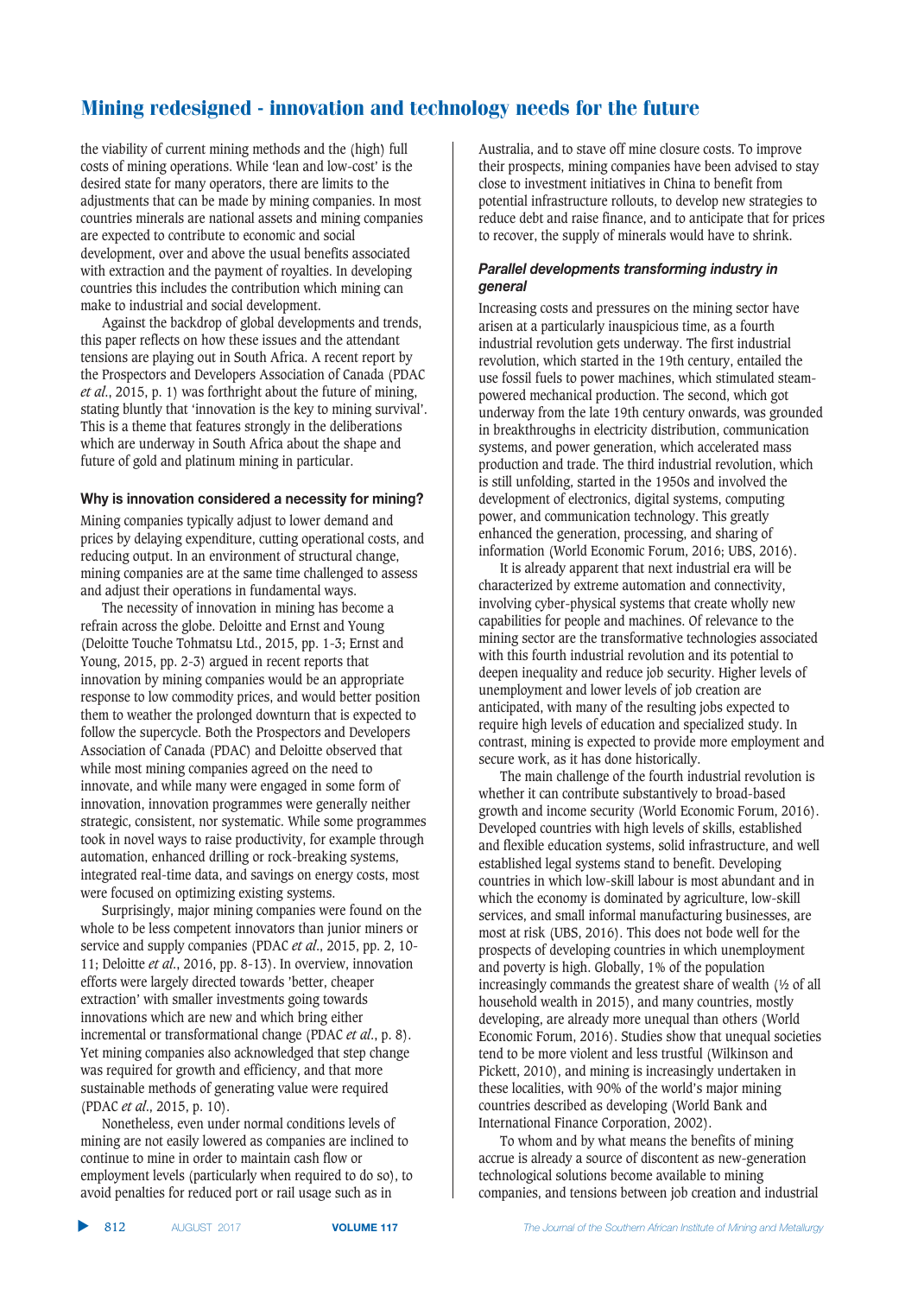development intensify. Thus, mining countries are in need of comprehensive, well-thought-out strategies for optimizing mining and the mining value chain for development. Mining companies obviously have a strong interest in business sustainability, and given that orebodies are geographically fixed, company-level plans and priorities are likely to correspond with country-level priorities. However, the two sets of interests are not necessarily convergent or interchangeable. This is especially so as many companies are transnationals, and investor and shareholder expectations are not ultimately subordinate to national considerations.

#### **Examples of innovation in mining**

Rio Tinto offers an example of strategic and transformational innovation amongst the major mining companies with a programmes aimed at achieving 'massive' efficiency in surface bulk mining through autonomous mining, increasing efficiency in recovery by sorting waste before it arrives at processing plants, and tunnelling to access deep orebodies faster (Rio Tinto plc and Rio Tinto Ltd., n.d., 2014). The 'Mine of the Future' and other new mining systems incorporate technologies such as driverless haul trucks, autonomous rail systems, robotic mining, and autonomous drilling systems. Mining equipment manufacturers are already employing sensors that capture data from fixed and mobile equipment to avoid downtime, optimize equipment operation (including navigation), and improve safety. Systems and technologies for managing mine tailings and treating water are also in demand, while the need for energy savings and access to power has created demand for installed power generation facilities at mines (Deloitte Touche Tohmatsu, 2015., pp. 9-13, 25).

The Deloitte report of 2015 pointed out that mining companies could make, and to a certain extent are making, use of technologies that cut across sectors, and by so doing secure the future of mining. These technologies have the potential to change the face of mining, although the initial crossover gains may be difficult to achieve. They include:

- ➤ Networks. Mines share their operational data with suppliers through sensors and onboard computers on mining equipment, with the possibility of eliminating all unplanned maintenance
- ➤ Machine learning. As autonomous machines and automation takes off, the machines will be capable of improving their performance / learning. Ultimately, mines could be fully autonomous, and controlled from a central hub in which staff are located
- ➤ 3D printing of critical parts on mine sites
- ➤ Modular equipment which can be constructed closer to site
- Genomics. Advances in this field have the potential to lead to successful bio-extraction and bio-remediation technologies
- Wearables. Personal protective equipment (PPE) with embedded sensors has the potential to track fatigue, alert people to the presence of machines, and direct mine services such as water and ventilation to specific parts of a mine
- ➤ Hybrid airships. This innovation, pioneered by Lockheed Martin (Mining.com, n.d.) and companies

outside of mining such as Solarship, is aimed at overcoming the problems associated with inhospitable terrain and remote sites. It could open up new ways of transporting mining equipment

➤ Energy alternatives and energy-aligned work cycles to both reduce costs and increase flexibility.

Cronimet Chrome Mining SA is an example of a company experimenting with a novel photovoltaic-diesel power system (Cronimet Mining, n.d.).

#### **Beyond technology**

Improving mining operations and businesses does not depend only on technological success. Capital efficiency, an expanded approach to the business of mining, leadership, and an ability to work with and accommodate stakeholders are also important. PDAC and Deloitte describe these success factors as the ability of mining companies to successfully adopt new technology, to be responsive to the changing business environment, and to be accepted as reliable social partners.

New approaches to capital efficiency are related to technological innovation, and are reflected in considerations about power generation, water treatment, the management of tailing dams, and alternative uses of mined-out land (Deloitte Touche Tohmatsu, 2015, p. 8). Also included are novel arrangements for making full or better use of the capital tied up in heavy equipment.

Different approaches to the overall mining business model have emerged. Eurasian Minerals is an example of an exploration and mining company which secures its margin through a variety of means, by combining royalties, investments in key properties, and exploration discovery (PDAC *et al*., 2015, p. 5). As the mining business model evolves, regulators, which generally hold mining companies responsible for all the activities associated with the extraction cycle, are also challenged to revisit established approaches to regulating mines.

There is general recognition of the importance of the approach and outlook of the people leading or responsible for the key initiative of mining companies. They are required to respond to social and political complexities, growing concerns over inequality and marginalization, volatile business and operating environments, and to institutionalize innovation. Nonetheless it is apparent that although mining companies face many unique challenges, there are lessons to be learnt from other industries that have faced similar challenges to truly engage employees, and to realize gains available through networked assets and stakeholder engagement.

Also of strategic significance is the need to align company and stakeholder interests, and mining companies are advised to ensure that their social investments are consistent with their 'underlying and long-term needs'. Water, power, and technical training are cited as examples of needs that may be mutual and could lead to mutual benefits (Deloitte Touche Tohmatsu, 2015, pp. 16, 25, 28).

As the longer term outlook remains challenging, with exploration tailing off and traditional mining methods becoming less cost-efficient, mining companies will remain hard-pressed to ensure a pipeline of new projects, mine effectively, develop new ways of being profitable, and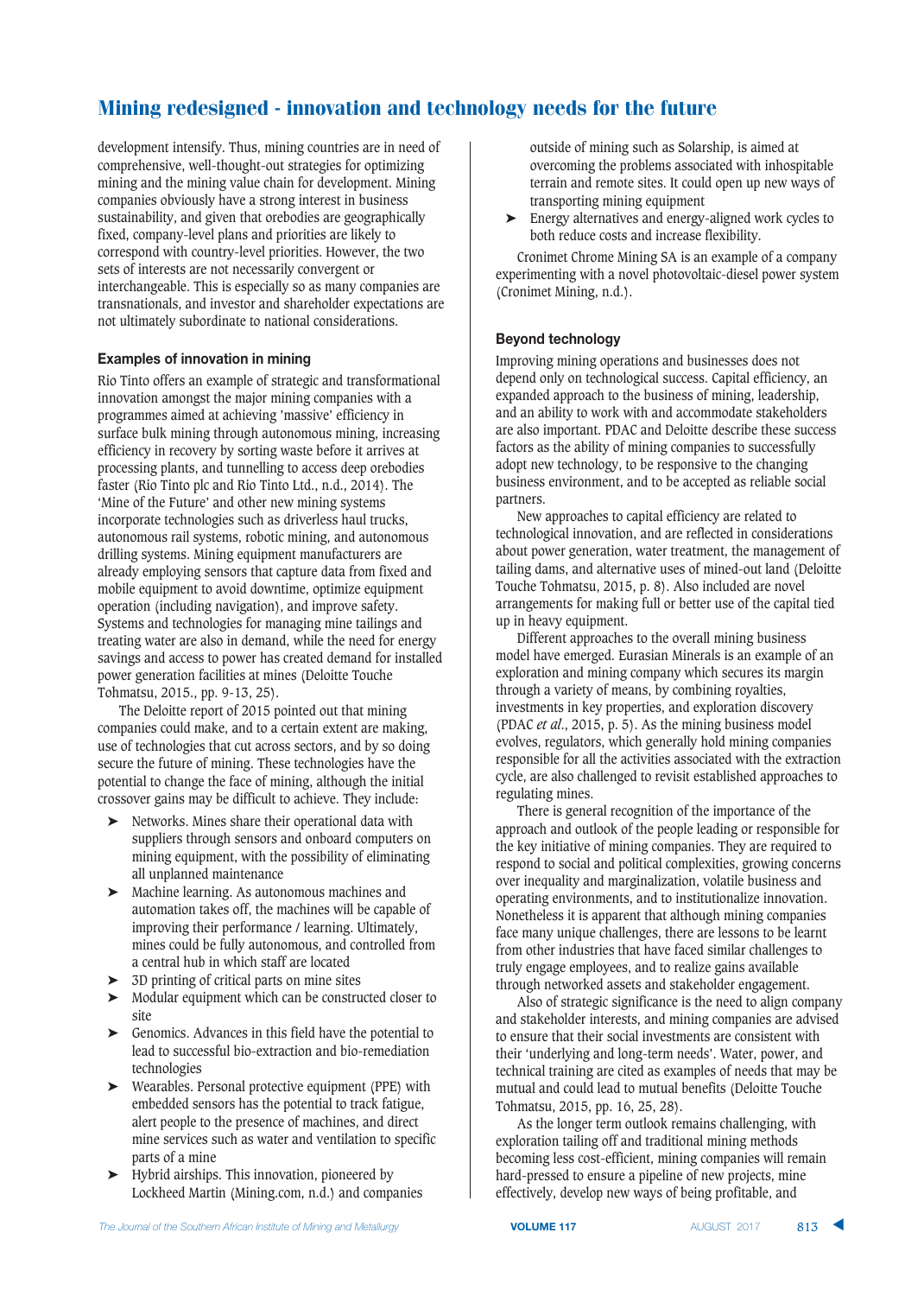support social objectives. The PDAC report recommends that mining companies come together in a structured way to discuss, promote, and foster innovation (PDAC *et al*., 2015, p. 11).

Given the emphasis on transformational change for longterm success, it is possible that the mining sector will become more tiered than ever, with different needs for different classes of mining companies with different resources and capabilities.

South African mining is not immune to these trends and developments. In addition, its past and current disputes over land use, land ownership, and employment opportunities are indicative of entrenched problems. Setting worker and community engagement processes to rights and establishing respectful and mutually beneficial relationships continues to be especially challenging. These issues are explored in part in the next section of this paper.

#### **Historical context of South African mining**

The need for innovation in the mining sector present governments everywhere with significant challenges, and this is particularly evident in South Africa. While the country has a long history of mining and mining research, the sector is under pressure to adapt to new circumstances in which longstanding practices are no longer acceptable or economic.

Over the course of the 20th century, South African mining companies such as Anglo American, De Beers, Rand Mines, JCI, and Gold Fields grew to become global giants. Until well into the 1980s, these companies invested across and beyond the mining value chain. In the early years as mining grew, small engineering works and companies supplying support services were established around the gold mining industry, and local production of much of the equipment essential for deep-level mining got underway. These developments drove industrialization in South Africa (Turok, 2014; Innes, 1984). South African mining companies also supported the largest private research and development facility in the world, the Chamber of Mines Research Organisation (COMRO). COMRO was established in 1964 as the Mining Research Laboratory of the Transvaal, and was strongly supported by the gold mining sector until the mid-1980s. By 1989 COMRO's budget had shrunk considerably, and by the 1990s it was no longer associated with the Chamber of Mines. The internationalization of the South African economy and the globalization of South African mining companies undid the need for close cooperation in mining R&D in South Africa (Pogue, 2006).

COMRO's programmes built on the outcomes of *ad-hoc* research projects that were carried out from 1908 onwards into mine ventilation control, mining-induced earth tremors, and hydropower. Over time, rockburst-related research settled on three main themes: mine layouts, support units and systems, and rockburst control (Durrheim, 2010). A mechanization programme was formally initiated in 1974 and from the outset involved equipment manufacturers (Pogue and Rampa, 2006). The programme involved improving efficiencies in gold mining and focused on a suite of hydraulic technologies which included hydraulic drilling and hydraulic power systems. The ultimate aim was to establish a viable mining equipment industry that could serve South

African mines. However, funding dried up before these technologies were proven.

In the final instance, the sector remained dependent on cheap labour, secured from migrant workers, and coal-based energy. But in post-apartheid South Africa, political conditions and economic conditions changed and these underpinnings have fallen away.

In the deracializing economy of today, labour is no longer as cheap as it was in the apartheid years, and the legal framework which made it possible to treat black workers as disposable no longer exists. The degrading conditions in which mineworkers laboured in South Africa and the general system which denied the humanity and dignity of black South Africans are well documented by historians, sociologists, and others (Wilson, 1972; Bundy, 1988; Innes, 1984; Platsky and Walker, 1985; Flynn, 1992; McCulloch, 2013).

In addition, energy costs are high and rising. The reasons for the relatively high cost of energy in South Africa are complex and the impacts on mining are related to the peculiarities of deep-level mining, which requires large power inputs. Coal-based power accounts for 90% of electricity supply, and the rising cost of power runs contrary to the decline in the price of coal in the global market. Rising electricity costs are due to Eskom's (the local state-owned power utility) requirements to fund new generation capacity as well as maintain its existing and ageing power stations. These costs were estimated at R340 billion in 2013, excluding borrowing costs (TIPS and Global Green Institute, 2014, p. 7). The decline of the South African currency also affected the cost of power through the cost of borrowing and the translation of coal prices into the local currency. All of these factors pointed to the likelihood of above-inflation increases for many years into the future. Based on 2009 average standard prices, the price of electricity was due to triple in 2017, affecting the operations of underground mines in particular. At this time electricity costs were expected to amount to 17% and 23% of the total costs for the extraction platinum group metals and gold respectively (Baxter, 2015). The refrigeration plants and ventilation systems required to enable work in deep mines account for a substantial portion of the power needs in these operations.

The South African mining sector has shrunk in size and value, in the face of decisions made by mining companies and developments in the local and global environment, (PWC, 2015, p. 9). During the 1990s, when the country opened up to the global economy, key mining companies listed outside of the country unbundled their investments in the mining and industrial sectors and spent less on research and development (R&D). Since then, many mining assets have not been managed with an eye to development. Policies to empower previously disadvantaged individuals and change the ownership structure of the sector took priority from 2000 onwards. Since many empowerment deals were highly leveraged, benefits to local communities or for community development were limited, and little impact has been made on the legacy of the apartheid labour market. To compound matters, the minerals and energy complex, which is the historical backbone of the South African economy and which enabled industrialization, was systematically dismantled in the period 1994 to 2015 as efforts shifted towards building a knowledge economy (Blankley and Booysens, 2010).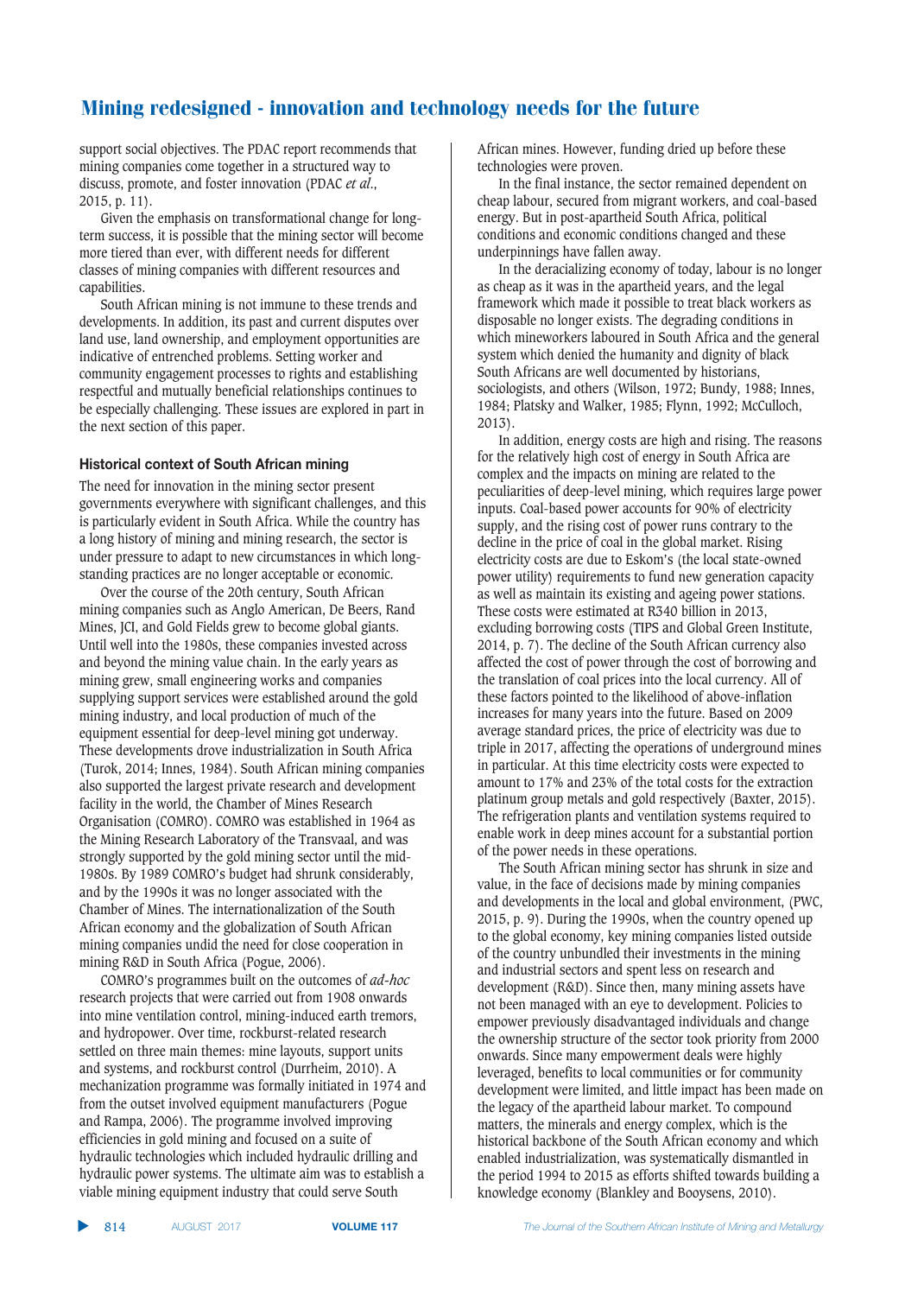The minerals and energy complex of South Africa has been held up as an example of how mining escaped being an enclave activity (Kaplan, 2011). On the other hand, low levels of beneficiation of South Africa's primary mineral products such as gold, diamonds, chrome, platinum, and copper are considered, in contrast, as evidence of the enclave character of the mining sector (Turok, 2013). Notwithstanding these debates, the complex's development remains an artefact of its time, of mining conditions which needed unique technology and organisation, and of a system of racial exploitation which made such mining economically viable.

The developments and priorities of the last few decades resulted in local technology and industrialization taking a back seat in South Africa. Given the particular characteristics of the country's gold and platinum deposits, R&D was (and remains) essential to developing and maintaining viable means of extraction. In coal mining, in contrast to gold and platinum mining, the main R&D challenges centred on adapting coal mining equipment to the task of cutting hard and siliceous coal seams. This challenge was solved for existing coalfields, but as coal mining is expected to continue on a large scale in at least the medium term, extraction in the north-lying coalfields could present new R&D challenges. R&D is also required to ensure that mining breaks with the past and brings broad benefits to society.

#### **Current context of South African mining**

Given the importance of moving away from coercive labour practices that were the norm under apartheid, the absence of cheap labour, cheap energy, and easily accessed orebodies, as well as falling commodity prices, South African mining companies have been searching for a fresh approach. The initial response of gold and platinum miners was to reduce the costs of operations by lowering levels of production and employment. But even as mine shafts closed rather than opened, the idea that automation could revive the growth of the sector and secure its future gained currency. However, this idea, if pursued in isolation from other interventions in the wider economy, has the potential to fly in the face of needs for job creation and decent work.

Furthermore, the significance of the place of mining in the South African economy leaves little room for complacency about the sector's waning fortunes. In 2013 it was estimated that 60% of all export revenue stemmed from the export of minerals and metals. This figure belies the size of mining's contribution to the gross value added by all sectors in the South African economy, which has shrunk, from a high of 21% in 1980 when the gold price peaked (Kantor, 2013) to 8% in 2015 (Statistics South Africa, 2016). Mining remains an important employer in the country and accounts for significant investments in infrastructure. In the gold sector alone, in 2015, R23.4 billion was spent on the remuneration of approximately 120 000 employees, and R9.4 billion was spent on capital infrastructure. Yet over the preceding decade, the rate of gold production in South Africa declined more rapidly than that of other top 10 producers, at –7.7% per annum. Over the same period, employment declined by 4.4% per annum. Although wages increased on

an average of 11% per annum, these increases have made no impact on the apartheid era wage gap. Rising electricity prices also contributed to the rapid downscaling of the gold sector. Without systemic changes in gold mining methods, the sector is expected to continue to shrink so that by 2025 production is expected to have halved relative to 2015 levels, and employment levels are expected to have declined to 43% of 2015 levels, or 68 000 employees (This is Gold, 2015, pp.  $2-4$ ).

#### **Operation Mining Phakisa**

The crisis in mining was recently addressed through a multistakeholder process, Operation Mining Phakisa. The Phakisa got underway in August 2015, under the leadership of the Department of Planning, Monitoring and Evaluation (DPME), which is situated in the Presidency. It was aimed at identifying and acting on key 'constraints to investment in and growth of the sector' (Brand South Africa, 2015). The Phakisa produced a strategy and concrete plans, all dependent on the collaborative input and efforts of the key stakeholders clustered around mining. The stakeholders involved included government departments such as the Department of Performance Monitoring and Evaluation (DPME), the Department of Mineral Resources (DMR), the Department of Trade and Industry (DTI ), the Department of Science and Technology (DST) the Department of Water and Sanitation (DWS), the Department of Environmental Affairs (DEA), the Chamber of Mines (COM), the South African Mining Development Association (SAMDA), representatives of major mining companies, the National Union of Mineworkers (NUM), the Solidarity and UASA trade union, Bench Marks Foundation (an NGO), and universities such as the University of the Witwatersrand, and University of Pretoria. The Phakisa started with individual and group consultations with stakeholders, which laid the groundwork for a five-week 'laboratory' at which specific plans were developed. These consultations were conducted by staff of the DPME. Although efforts were made to create an inclusive process, the Association of Mineworkers and Construction Union (AMCU) was conspicuously absent from the Phakisa, the DMR played a notably low key role, and SAMDA representatives were dissatisfied with the level of priority (too low from their perspective) attached to the mine ownership aspects of transformation.

In overview, this DPME-led process set its sights on rebuilding the mining sector through technological excellence, social inclusion, and job creation. Stakeholders agreed that the problems in the mining sector were deeprooted and structural, tending towards self-reinforcement. The outcomes of the process required cooperation and commitment from each of the major stakeholders, and had to be viable in both financial and practical terms. Plans were developed to support investment in mining and to build local expertise in mechanized mining methods, the manufacture of mining equipment, and provision of mining-related services. Solutions to the problems experienced by communities affected by mining and associated with degraded mining land were also discussed. This discussion could pave the way for R&D aimed at addressing social needs and linking industry and society. All plans at the Phakisa were developed and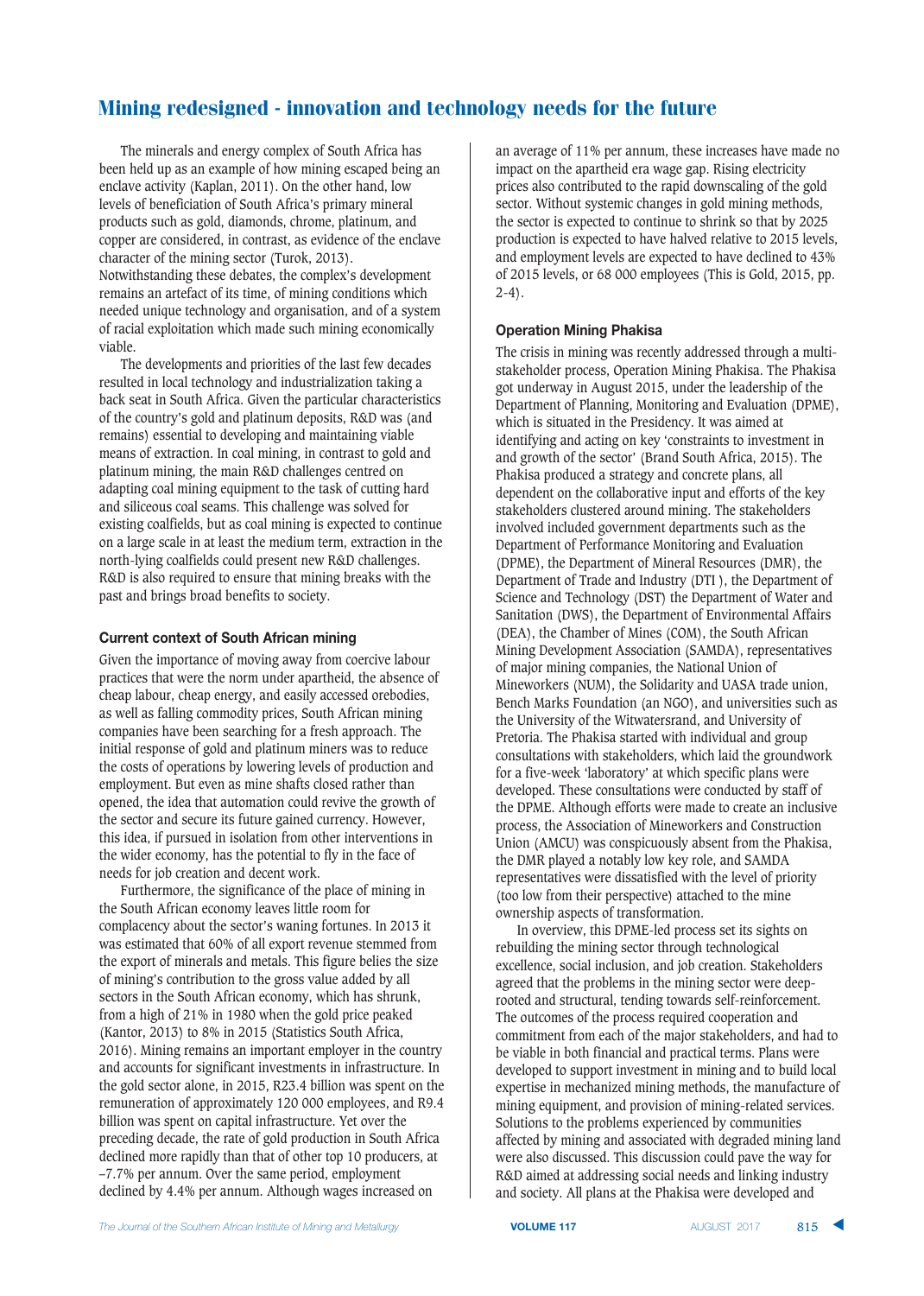priced collaboratively, and implementation was made conditional on securing sufficient commitment from each of the stakeholders. This included co-funding and other arrangements which lock the private and public sector into partnerships. If it was clear that these criteria could not be met, the initiative under consideration was abandoned.

The plans developed at the Phakisa, were not entirely new. They were informed in part by other developments and plans that preceded the Phakisa, such the papers and engagement that led to the promulgation of the Mineral Resources and Petroleum Development Act, the country's National Development Plan, the Mining Charter, and the work of the Mining Growth Development and Employment Task Team.

The outcomes of the Mining Phakisa ultimately took forward calls for a coherent and coordinated approach by government, with the support of the private sector, to build a 'joined-up economy'. This approach requires the extraction of (finite) mineral resources to be closely associated with concurrent initiatives to increase levels of industrialization and human capital development (Turok, 2014), and could provide the means for African countries to foster commodityled industrialization (Lopes, 2015).

Many agreements were reached at the Phakisa. For example, it was agreed that the effects of the downturn on mineworkers and their dependents amounted to a crisis requiring immediate attention. To this end a national initiative led by the Commission for Conciliation, Mediation and Arbitration (CCMA) was proposed and accepted. Longand short-term measures were devised to stimulate investment in mining and activate the mining and industrial value chain associated with mining. These included fostering inclusive participation in the mining sector by increasing the number of emerging miners, transforming the racial structure of the economy, developing new mining methods, addressing the energy crisis in mining, and targeting specific beneficiation opportunities. Plans were also developed to address the negative legacies of mining. Lastly, it was acknowledged that the dysfunctional relationships between the state and the mining sector, and between organized labour and the mining sector, needed to be set right. These relationships were to be reconfigured through the process of implementing plans conceived collaboratively.

*'The broad aim … is to galvanise growth, transformation, investment and employment creation along the entire mining value chain, in relevant input sectors and in mining related communities.'*

#### **Mining equipment – implications and opportunities**

In light of these developments, the South African mining industry is now challenged to adopt appropriate technologies while supporting the development of national manufacturing capabilities *i.e.* the sector must be 'properly industrialized'.

This work stream of the Phakisa builds on several current and earlier initiatives and programmes such as the Industrial Policy Action Plan (IPAP) of the DTI, which focuses on specific economic sectors and employment, the Mining Charter of the DMR, which focuses on issues of ownership and socio-economic development, as well as the R&D strategy developed by the DST, and a wide-ranging strategy

on sustainable growth and meaningful transformation developed in a tripartite forum, the Mining Industry Growth and Development Task Team, which was established by the DMR in 2008.

The main aspects of IPAP that are relevant to mining are located in the mineral beneficiation section, which aims to increase local inputs in the mining value chain both upstream and downstream by focusing on capital goods, consumables, and services. Four key value chains were analysed by the DTI, namely ferrous metals, polymers, titanium, and platinum group metals (Department of Trade and Industry, 2014, pp. 82-83).

The current Mining Charter contains a number of provisions of relevance to development and industrialization. It sets ownership, economic interest, and management control of mining entities by 'black economic empowerment' (BEE) groups and individuals at 26%, the procurement of capital goods from BEE companies at 40%, and the contributions by multinational suppliers to socio-economic development of local mining communities at 0.05% of the annual income of local mining companies. The Charter has been under review for some time, and key issues in the recently released revised draft Charter include the retention of BEE ownership at 26% and 'equitable' distribution of these stakes among workers, black entrepreneurs, and communities; an offset of up to 11% of BEE requirements against beneficiation; an increased level (60%) for local procurement of capital goods from BEE companies; and increased levels (>60%) of procurement for consumable and services from local BEE companies (South Africa, 2016). The Charter review process is unfolding in parallel to developments arising from the Phakisa, and while there are opportunities for synergy, there are also points of difference that are still to be settled.

The following elements of the Phakisa process are central to reviving mining and pertinent to the interest of government, mining companies, and equipment suppliers.

- ➤ Advancing R&D pertaining to fuel cell development to reduce reliance on coal and diesel, and to leverage off the country's abundant platinum deposits
- ➤ Developing new systems of mining for narrow tabular seams. This involves mechanization and automation drawing on new developments in interconnectivity and autonomous processes
- ➤ Increasing emphasis on local manufacture of capital equipment and local ownership of manufacturing companies
- ➤ New technology for addressing the environment impacts of mining, and repurposing of mining land to new ends such as energy and clean water production, biomass production and agriculture, including new technology for the beneficiation of mining waste
- ➤ Targeted beneficiation of specific minerals such as iron ore (steel), platinum, manganese, and titanium
- ➤ Incubation of beneficiation industries
- ➤ Local skills and business development
- ➤ Self-generation of energy at mine sites
- ➤ Renewed commitments to supporting exploration. As is evident from the above list, these initiatives are not

unrelated to global developments in mining technology, but the emphasis is on localization. The Council for Industrial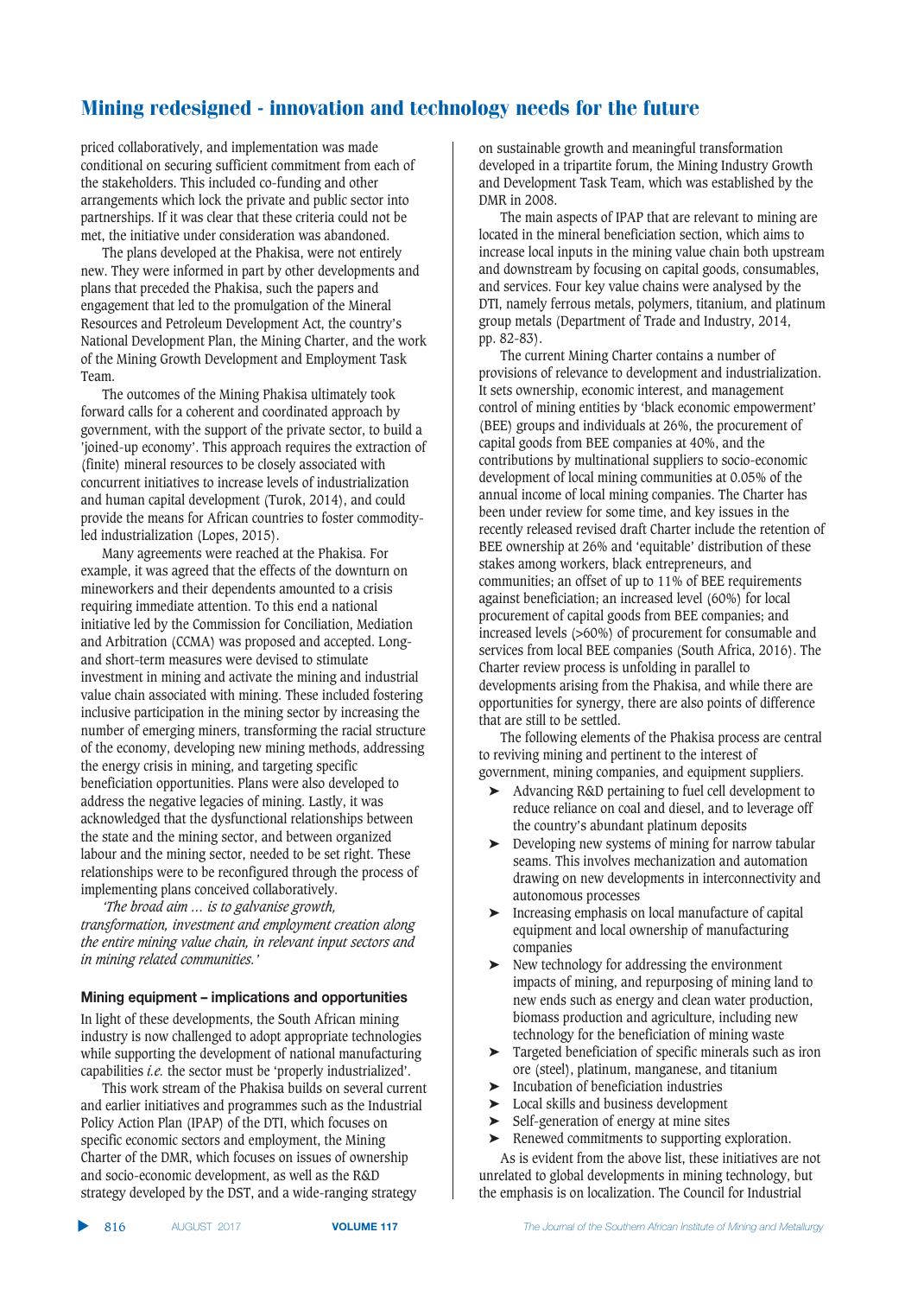and Scientific Research (CSIR) was tasked with hosting a hub or mining-related R&D in support of the technical R&D aspects of the outcomes of the Mining Phakisa. The roles of the CSIR include managing the hub facility, which it owns; facilitating and managing tenancy by stakeholders from government, industry, the science councils, universities, and professional bodies; facilitating the development of appropriate pilot facilities at the site under the guidance of a public-private sector steering committee; and participating in or contributing to R&D projects to the extent that relevant competencies are available in the organization. The other aspects of the mining value chain are already served by dedicated institutions such as the Council for Geoscience, which focuses on exploration and matters related to Earth science, and Mintek, which focuses on the beneficiation of mineral resources. The University of the Witwatersrand and the University of Pretoria, which are home to schools of mining engineering, are expected to play a direct role in the development of mining technology, while the activities of many other universities are central to solving problems in mineral beneficiation, treating minewater, addressing environmental impacts, and providing energy solutions. At present, funding available for geoscience and mineral beneficiation R&D far outstrips that available for the mining (extraction) process itself, hence the Phakisa focus of this aspect of the minerals value chain.

The CSIR's immediate R&D tasks are to:

- ➤ Identify and initiate mechanization solutions for South African mines which support local manufacture and solve problems related to cutting hard rock
- ➤ Install and test sensor systems for environmental monitoring in mines
- ➤ Investigate non-explosive rock-breaking methodology
- ➤ Contribute to the development of a framework and decision support system for real-time monitoring technology to support personnel-machine interactions, machine-rock interactions, and machine-to-machine communication
- ➤ Contribute to the development of mining layouts and support systems to provide for mechanized mining
- ➤ Understand the role of rock engineering in mechanized mining in South Africa.

These tasks are to be accomplished through collaboration with other research institutions, mining companies, and manufacturers in the country.

Since the conclusion of the Mining Phakisa, work has started on establishing the 'Mining Hub'. In essence, the need for a strong collaborative centre for mining-related research is in the process of being re-established, with government committed to partnering with industry. The DST committed seed money towards its establishment and further funds have been secured through interactions with Treasury. Plans to bring equipment suppliers and mining companies into the hub have already been successfully implemented. The DTI's substantial role in the hub is informed by its Resources Capital Goods Development Programme (Davies, 2015). These first steps to address the technology needs of South African mines, and the process envisaged, should ensure that the appropriate technologies are developed and that impetus is given to the development of local industry.

However, the hurdles inherent in developing mechanization and automation processes for the South African mining sector are still to be overcome. These are significant. Identifying and mechanizing those parts of the mining process which would immediately benefit from mechanization is the first challenge, and thereafter lies a meticulous phase of revisiting the extraction process in its entirety to properly understand the conditions, processes, equipment, and skills requirements for automation. This all before automation can be realized, and most likely not for all mines. Since this is a long and painstaking pathway it provides stakeholders, if they remain committed, with the time to build deep consensus on the way forward, and properly plan for the scale and impact of the changes to come.

#### **Conclusions**

The operational and business models of mining are being revisited across the world and in South Africa. The private sector (mining companies and investors) has to reconceptualize how mining can be undertaken profitably and to the benefit of society, both locally and at large.

In South Africa, a coordinated technical innovation programme has been initiated as part of a larger plan which also addresses the social and environmental legacies of mining and spearheads reindustrialization. The ingredients for success, namely co-funding, public-private partnerships, linking R&D to industry, and social needs and co-planning are all present.

Building local expertise, manufacturing capability, and skills development are central to this endeavour, but the challenges that lie ahead are immense. Most significant are the difficulties of transferring tasks currently performed by mineworkers to machines while concurrently creating manufacturing and other jobs opportunities. Implicit is the need to revisit and redesign mining processes to support automation and to create development opportunities in the wider economy.

The mining Phakisa has opened up many opportunities for the private sector, especially for equipment manufacturers. Under enabling conditions the response of the private sector to the call to innovate will determine whether these opportunities can be realized. For many companies in the mining, industrial, and financial sectors, the emphasis on localization may present fundamental shifts in business strategy.

#### **References**

- BARDI, H. 2014. Extracted. How the Quest for Mineral Wealth is Plundering the Planet. Chelse Green Publishing.
- BAXTER, R. 2015. The future of the South African Mining industry. Chamber of Mines of South Africa, Johannesburg.
- BLANKLEY, W.O. and BOOYSENS, I. 2010. Building a knowledge economy in South Africa. *South African Journal of Science*, vol. 106, no. 11/12. pp. 1–6.
- BLOOMBERG. 2016. Commodities crash boosts China's new Silk Road. http:// http://www.hellenicshippingnews.com/commodities-crash-boosts-chinasnew-silk-road/